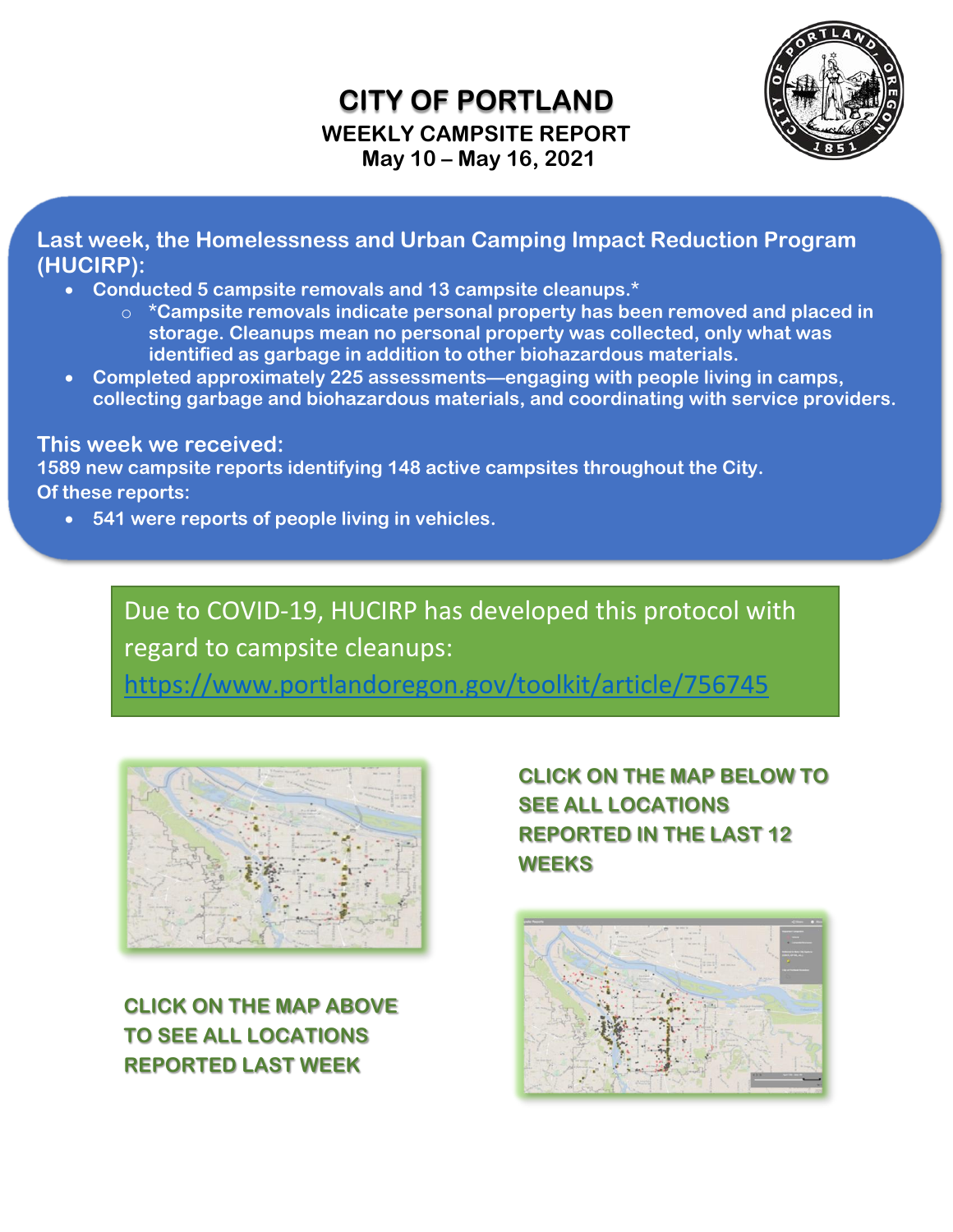## **Homelessness/Urban Camping Impact Reduction Program Update:**



## **Last week we cleaned the following locations\*:**

 *\*locations listed in italics indicate trash/debris/biohazards removal only*

- • *N Commercial and Russell* • **N Minnesota and Ainsworth**  • *Sullivan's Gulch* • **Tubman School** • *10420 NE Klickitat* • *1200 N River st* • **205 NE 100th** • *N Lombard to I-5* • **NE 2nd and Schuyler St**  • *NW 9th and Burnside*  NE. **SE** SW • *SE Knapp (x2)* • *SW 4th and Main* • *SE McLoughlin near Holgate* • **SE 122nd and Rhone** • *SE Knapp*
	- *I-205 at SE Foster*
	- *I-205 and SE Powell*